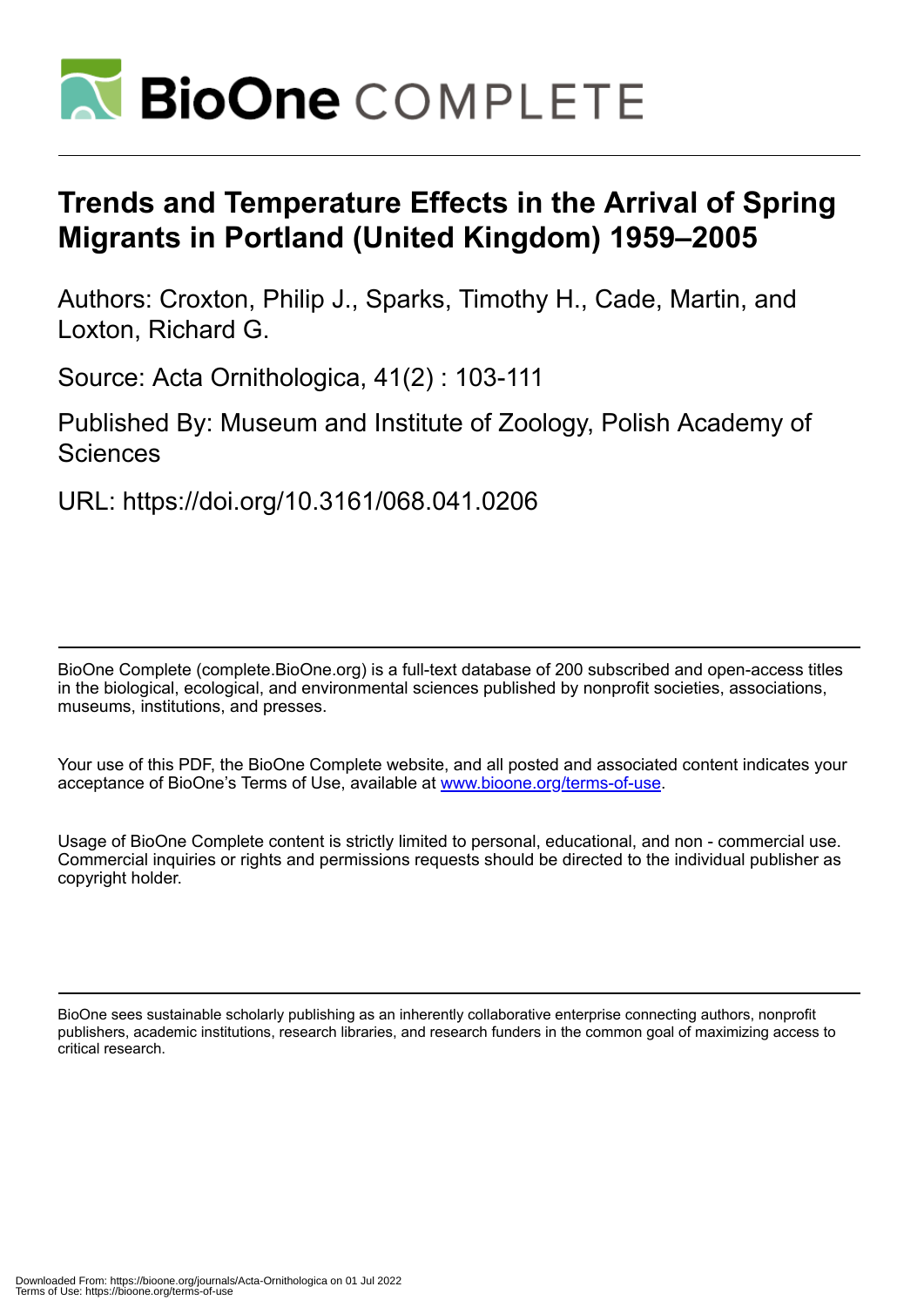# **Trends and temperature effects in the arrival of spring migrants in Portland (United Kingdom) 1959–2005**

Philip J. CROXTON<sup>1</sup>, Timothy H. SPARKS<sup>1\*</sup>, Martin CADE<sup>2</sup> & Richard G. LOXTON<sup>3</sup>

1NERC Centre for Ecology and Hydrology, Monks Wood, Abbots Ripton, Huntingdon, Cambridgeshire PE28 2LS, UK 2Portland Bird Observatory, The Old Lower Light, Portland Bill, Dorset DT5 2JT, UK

312 Tan y Bwlch, Mynydd Llandegai, Bangor, Gwynedd LL57 4DX, UK

\*Corresponding author, e-mail: ths@ceh.ac.uk

**Croxton P. J., Sparks T. H., Cade M., Loxton R. G. 2006. Trends and temperature effects in the arrival of spring migrants in Portland (United Kingdom) 1959–2005. Acta Ornithol. 41: 103–111.**

**Abstract.** This paper examines the first arrival dates of 25 migrant bird species recorded at Portland, Dorset, UK, for the period 1959–2005. To determine if trends over time existed, linear regression of first arrival dates on year was used; initially for the whole period and subsequently separately for 1959–1981 and 1982–2005. First arrival dates were compared to spring temperatures along migration routes in southern Europe and France and in the UK. The arrival of 11 species (e.g. Sand Martin, Blackcap and Pied Flycatcher) was significantly earlier with the mean trend for all species showing an advance of 1.6 days/decade over the study period. Over all species, trends in first arrival date were not significantly different between the two time periods but there were differences for Turtle Dove, Whitethroat and Lesser Whitethroat. Monthly mean temperatures along the European part of the birds' migration route were generally negatively correlated with, but can only explain < 30% of the variability in, first arrival dates. The consequences of both a changed phenology and differential phenological changes between species require urgent investigation.

**Key words:** phenology, birds, migration, climate change

Received — June 2006, accepted — Nov. 2006

#### INTRODUCTION

The World Meteorological Organization (WMO) has reported that the 1990s were, globally, the warmest decade since instrumental measurement started in the 1860s and that the ten warmest years on record have all occurred since 1983. In recent years there has been a growing literature on analyses of bird migration phenology from countries as diverse as France (Sueur & Triplet 2001), Russia (Sokolov et al. 1998), and the USA (e.g. Butler 2003). Lehikoinen et al. (2004) summarised available data on European migration phenology and concluded that about 40% of first arrival series were getting significantly earlier but only 2% significantly later. A changing phenology has proved to be important in demonstrating effects of rising temperatures on the natural world, but, with a few exceptions, has largely unknown consequences on population dynamics and distributions. Because of its relative abundance and longevity, data on migration phenology are frequently examined for evidence of climate impacts.

In the UK there are many phenological data collected by a range of different interest groups ranging from individual ornithologists, through Bird Clubs to coastal bird observatories. Portland Bird Observatory is located on the southern coast of England on a headland (Portland Bill) extending nine km into the sea. As a point of entry, it is therefore uniquely placed to examine the effects of temperatures further south on migration into the UK. The bird observatory at Portland has been running for several decades and comprehensive records are available for all years from 1959 onwards. A comparison with two other observatories using data up to 1998 was included in Loxton & Sparks (1999). In this paper we extend the data up to 2005 and examine for changing trends in arrival phenology and the influence of temperatures on the European part of the migration routes.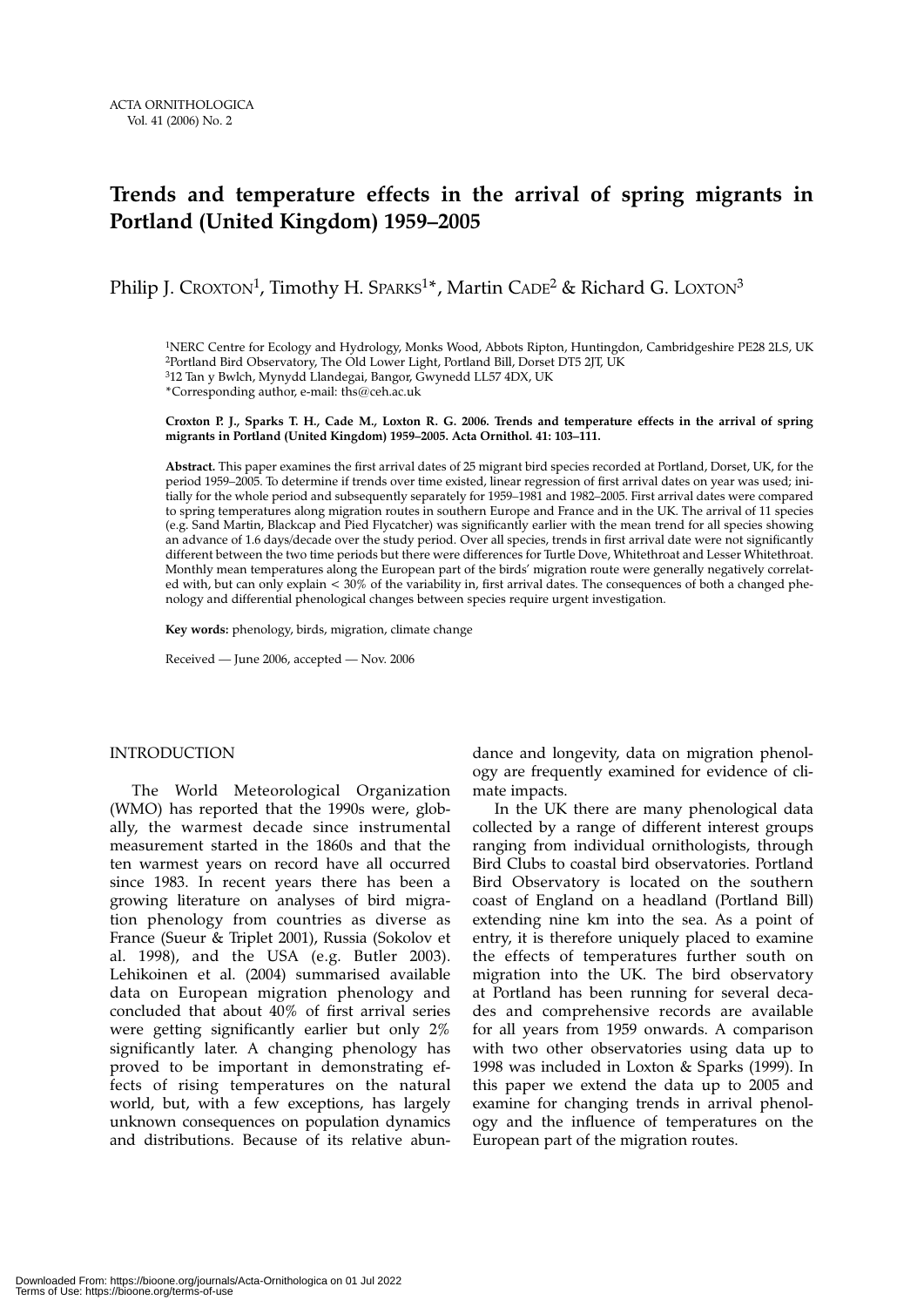# MATERIAL AND METHODS

All bird observations were recorded on a daily basis and systematic records entered into logbooks. We abstracted the dates of first spring records from 1959–2005 for 25 species of migrant birds (those observed in all or most years) from the grounds of the Portland Bird Observatory, Dorset, UK (50.31°N, 2.27°W). Dates were converted to days post December 31 prior to analysis. The species and their scientific names are listed in Table 1. Most of these species can be considered as long distance migrants wintering in Africa. The majority of species had complete records for the 47 years of the study; the exceptions missing some first arrival dates were Hobby *Falco subutteo* (41 years), Garden Warbler *Sylvia borin* (46 years) and Pied Flycatcher *Ficedula hypoleuca* (45 years). Recently, there has been a tendency for over wintering of Blackcap *Sylvia atricapilla* and Chiffchaff *Phylloscopus collybita*. For these species we have taken the first date of observations which were considered to be of migratory birds.

Central England mean monthly temperatures (CET) for January, February, March and April of each calendar year were obtained from the UK Met Office website (www.met-office.gov.uk). Mean monthly temperatures anomalies for the same months for Spain, Italy and France were obtained from the 5° gridded CRUTEM2v dataset (www.cru.uea.ac.uk). Temperatures for Spain were approximated by the average of the four grid boxes 35–45°N 10–0°W, Italian temperatures were approximated by the grid box 40–45°N 10–15°E, and French temperatures by the average of two grid boxes 45–50°N 5°W–5°E.

Evidence for a trend in first arrival date (FAD) was determined by linear regression of FAD on year. Because some trends appeared to vary over time, these regressions were repeated using two approximately equal but otherwise arbitrary time periods: 1959–1981 and 1982–2005. Differences between trends in the two periods (equality of slopes) were assessed by testing the interaction between period and slope in an ANCOVA. A recent paper (Tryjanowski et al. 2005) suggested that trends in FAD may be influenced by changes in population. Therefore, we have derived a population change index from descriptions in Baillie et al. (2006) as a five point scale from -2 (rapid decline) through zero (uncertain/stable) to  $+2$ (rapid increase). This was available for all but one species (see final column of Table 1) and was compared to trends in FAD.

Since most species use the western flyway through Spain and France (Wernham et al. 2002), FADs were compared to mean monthly temperatures for Central England, France and Spain i.e. for temperatures in the UK and further south on the migration route. For two species (Cuckoo *Cuculus canorus* and Lesser Whitethroat *Sylvia curruca*) known to use the central flyway across the Mediterranean, Italian temperatures were substituted for Spanish temperatures. Species whose mean FAD occurred in March were not compared to April temperatures.

## RESULTS

#### **First arrival dates**

Eight species had a mean FAD in March; the remaining 17 in April (Table 1). Unlike Tryjanowski et al. (2002) and other authors we found no correlation between mean FAD and its SD (r = 0.08,  $p = 0.72$ ).

## **Trends in first arrival dates**

Negative values of regression coefficients of FAD on year indicate an advance in arrival and positive values a delay (Table 1). Thus, for example, the largest coefficient of -0.529 for Blackcap indicates an earlier arrival by 0.529 days per annum, equating to 5.3 days per decade or 25 days over the period of the study. Of the 25 species, 21 have negative coefficients, indicating a trend to earliness, and of these 11 are statistically significant. A further two species had marginally significant (0.05  $\lt p \lt 0.10$ ) advances. The ratio of 21 negative to 4 positive values is extremely unlikely to occur by chance (sign test;  $p < 0.001$ ). The mean trend was an advance of 1.6 days / decade. The mean trend  $\pm$  SE for the eight species with a mean FAD in March (- $0.26 \pm 0.06$ ) was almost significantly different from the mean trend of the species with a mean FAD in April (-0.12  $\pm$  0.04; t = -2.03, p  $= 0.065$ ).

Trends for each species were examined for differences between the "halves" (1959–1981 and 1982–2005, Table 1). During the period 1959–1981, 17 of the 25 species showed a trend to earlier arrival (six statistically significant). A further single species had a marginally significant trend to earlier arrival. None of the positive trends (delays) were significant. For the later period, 1982–2005, 17 species had negative coefficients (four statistically significant), and a further species was marginally significant. None of the positive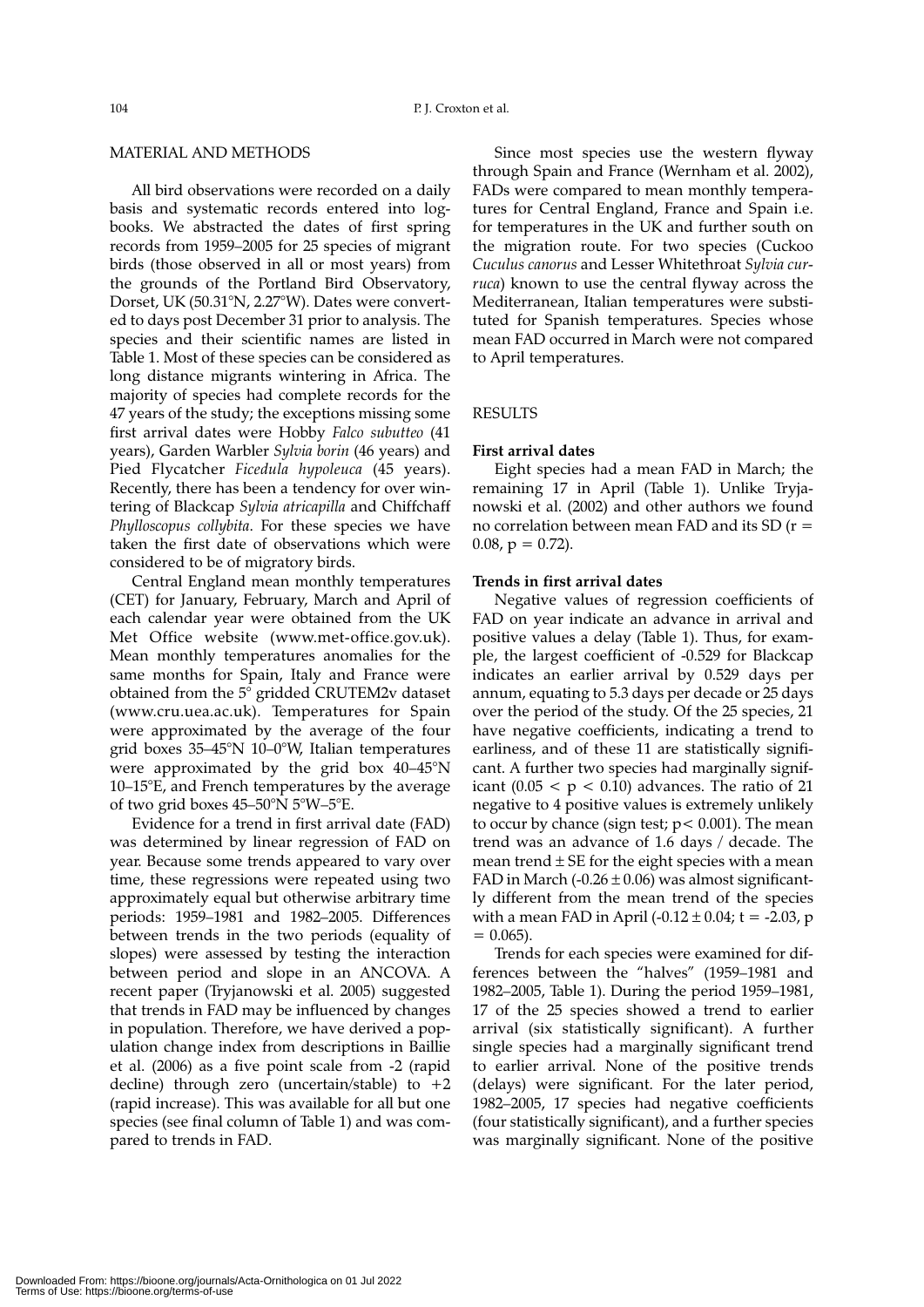Table 1. Mean (and standard deviation — SD), earliest and latest first arrival date (FAD; in days after December 31) of the 25 migrant bird species recorded at Portland Bird Observatory from 1959–2005. Regression coefficients (days/year) for the whole period (1959–2005) and two approximately equal "halves", 1959–1981 and 1982–2005 are given. The Interaction column indicates whether the trends in the two halves differed. Significance  $* - p < 0.05$ ,  $+ -0.05 < p < 0.10$ . Population trends are derived from Baillie et al. (2006), see text for details. Species are arranged in order of mean FAD.

|                                |       |           | <b>FAD</b> |     | Trend:<br>Whole<br>period                     | Trend:<br>First<br>half | Trend:<br>Second<br>half | p        | Interaction Population<br>trend |
|--------------------------------|-------|-----------|------------|-----|-----------------------------------------------|-------------------------|--------------------------|----------|---------------------------------|
|                                | Mean  | <b>SD</b> |            |     | Earliest Latest 1959-2005 1959-1981 1982-2005 |                         |                          |          |                                 |
| Species with mean FAD in March |       |           |            |     |                                               |                         |                          |          |                                 |
| Oenanthe oenanthe              | 70.3  | 5.1       | 63         | 84  | $-0.134*$                                     | 0.074                   | $-0.046$                 | 0.564    | $-1$                            |
| Phylloscopus collybita         | 71.2  | 6.9       | 60         | 87  | $-0.203*$                                     | $-0.290$                | 0.015                    | 0.276    | $\mathbf{1}$                    |
| Riparia riparia                | 82.7  | 10.2      | 60         | 101 | $-0.463*$                                     | $-0.494+$               | $-0.446$                 | 0.893    | $\Omega$                        |
| Sterna sandvicensis            | 84.7  | 9.9       | 65         | 113 | $-0.177$                                      | $-0.479*$               | $-0.210$                 | 0.527    | No info                         |
| Hirundo rustica                | 86.6  | 7.9       | 60         | 99  | $-0.236*$                                     | $-0.118$                | $-0.667*$                | 0.077    | 0                               |
| Turdus torquatus               | 86.7  | 7.0       | 75         | 104 | $-0.045$                                      | $-0.093$                | $-0.332$                 | 0.433    | $-1$                            |
| Sylvia atricapilla             | 88.3  | 9.5       | 51         | 111 | $-0.529*$                                     | $-0.593*$               | $-0.807*$                | 0.419    | $\overline{\mathbf{c}}$         |
| Phylloscopus trochilus         | 88.6  | 5.2       | 76         | 98  | $-0.259*$                                     | $-0.122$                | $-0.342*$                | 0.196    | $-2$                            |
| Species with mean FAD in April |       |           |            |     |                                               |                         |                          |          |                                 |
| Phoenicurus phoenicurus        | 94.7  | 6.9       | 74         | 108 | $-0.147*$                                     | 0.156                   | $-0.325$                 | 0.096    | 0                               |
| Anthus trivialis               | 95.5  | 6.3       | 79         | 107 | $-0.204*$                                     | $-0.199$                | $-0.086$                 | 0.657    | $-2$                            |
| Motacilla flava                | 96.1  | 6.5       | 74         | 110 | $-0.136+$                                     | $-0.341$                | $-0.038$                 | 0.276    | $-2$                            |
| Delichion urbica               | 96.7  | 8.1       | 79         | 114 | $-0.331*$                                     | $-0.395$                | $-0.366+$                | 0.922    | $\pmb{0}$                       |
| Locustella naevia              | 102.9 | 5.7       | 89         | 123 | $-0.077$                                      | 0.040                   | 0.057                    | 0.945    | $-2$                            |
| Actitis hypoleucos             | 104.3 | 9.4       | 75         | 133 | $-0.022$                                      | $-0.559*$               | $-0.119$                 | 0.274    | $-1$                            |
| Sylvia communis                | 104.6 | 5.5       | 92         | 115 | 0.017                                         | 0.146                   | $-0.354*$                | $0.033*$ | $-2$                            |
| Acrocephalus schoenbaenus      | 105.7 | 6.9       | 88         | 134 | $-0.085$                                      | $-0.086$                | $-0.172$                 | 0.776    | 0                               |
| Saxicola rubetra               | 106.5 | 6.9       | 87         | 121 | 0.061                                         | 0.035                   | 0.098                    | 0.838    | $-1$                            |
| Ficedula hypoleuca             | 107.7 | 9.0       | 91         | 141 | $-0.402*$                                     | $-0.715*$               | $-0.336$                 | 0.232    | 0                               |
| Cuculus canorus                | 109.4 | 8.7       | 86         | 127 | $-0.004$                                      | 0.031                   | 0.469                    | 0.240    | $-2$                            |
| Sylvia borin                   | 110.3 | 6.1       | 96         | 120 | 0.071                                         | 0.155                   | 0.164                    | 0.976    | $-1$                            |
| Streptopelia turtur            | 110.6 | 7.3       | 88         | 129 | 0.007                                         | $-0.705*$               | 0.250                    | $0.002*$ | $-2$                            |
| Apus apus                      | 112.6 | 6.1       | 94         | 124 | $-0.077$                                      | 0.238                   | $-0.099$                 | 0.195    | 0                               |
| Sylvia curruca                 | 112.9 | 5.8       | 102        | 138 | $-0.119+$                                     | $-0.447*$               | 0.045                    | $0.043*$ | $-1$                            |
| Falco subutteo                 | 116.1 | 13.1      | 92         | 160 | $-0.447*$                                     | $-0.970$                | 0.079                    | 0.082    | 1                               |
| Muscicapa striata              | 117.9 | 6.6       | 98         | 129 | $-0.087$                                      | $-0.181$                | $-0.003$                 | 0.540    | $-2$                            |

trends was significant. The mean trends in the two periods were advances of 2.4 and 1.4 days/decade respectively but, on average, did not differ significantly (paired t test:  $t = -1.16$ ,  $p =$ 0.26). There was no significant relationship between mean FAD and trend in FAD for the whole period ( $r = 0.32$ ,  $p = 0.12$ ) or for 1959–1981  $(r = -0.15, p = 0.46)$ , but this was apparent for the 1982–2005 period ( $r = 0.49$ ,  $p = 0.012$ ).

The Sand Martin *Riparia riparia*, House Martin *Delichon urbica* and Swallow *Hirundo rustica* all showed an advance in arrival date with the Sand Martin being especially responsive and advancing by 21 days during the study period. The arrival dates of both martins have been advancing steadily over the whole study period (Fig. 1) whereas the Swallow advanced only 1.2 days per decade from 1959–1981 but 6.7 days per decade during the second period (Fig. 1). The Swift *Apus apus*, however, showed no sign of arriving earlier (Fig. 1). Some species such as the Hobby advanced considerably during 1959–81 (9.4 days per decade) and became less variable, whereas since then there has been no noticeable advance in timing (Fig. 1).

The change in Blackcap arrivals was very marked during both periods and advanced by 25 days over the study period (Fig. 1).

Historically always an early visitor, the arrival date of Chiffchaff advanced on average by 2.9 days per decade during 1959–1981 (Fig. 1) but has remained fairly constant since (Fig. 1, Table 1). The Willow Warbler *Phylloscopus trochilus* (Fig. 1) has also advanced by 2.6 days per decade on average but the more rapid advance in arrival dates occurred during 1982–2005.

The difference in trends between the 1959–1981 and 1982–2005 time periods (Table 1) was significant only for Turtle Dove *Streptopelia turtur*, Whitethroat *Sylvia communis* and Lesser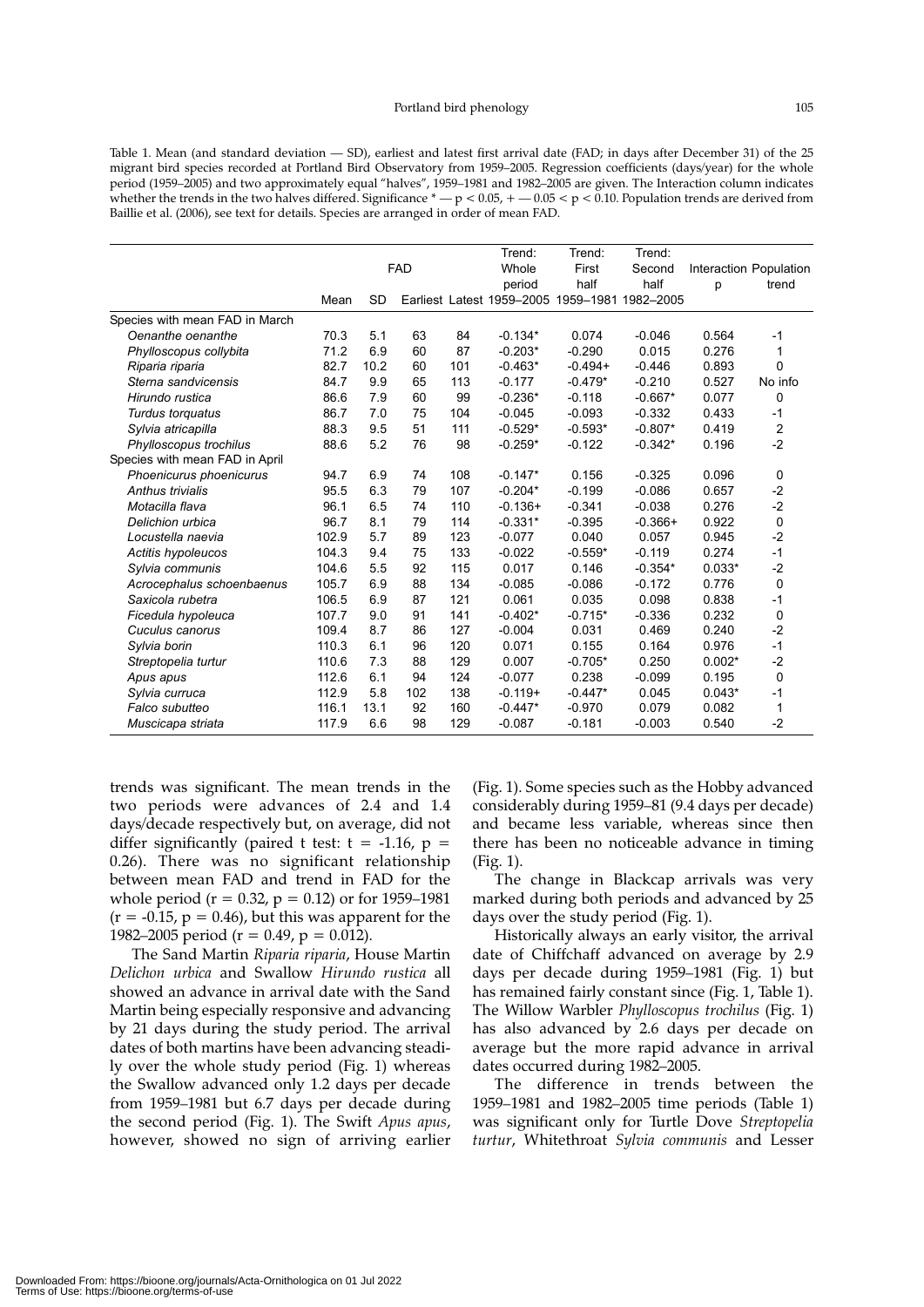

Fig. 1. First arrival dates (day of the year) for ten selected species. The smoothed lines represent the underlying trend as determined by locally weighted scatterplot smoothing (LOWESS).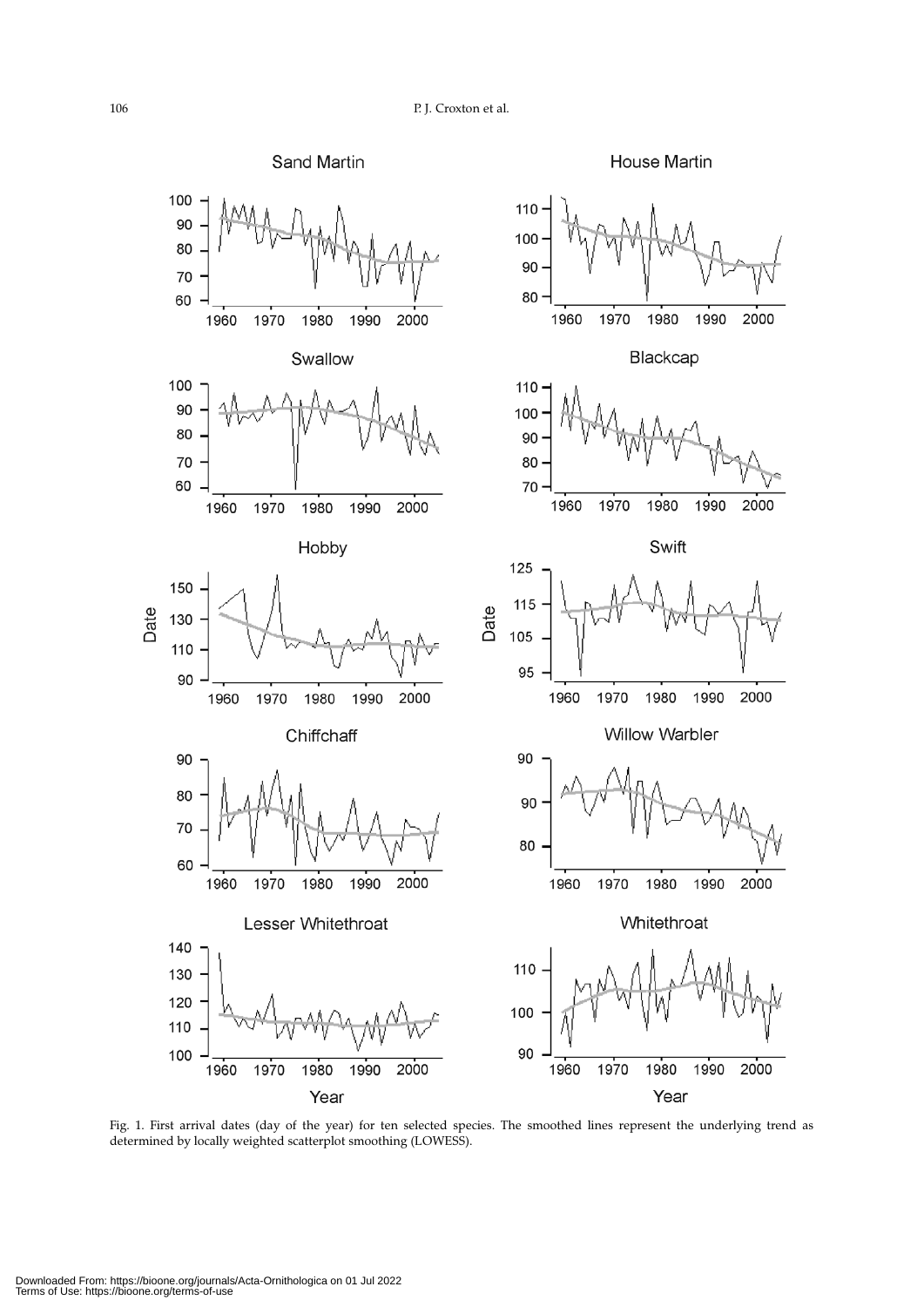Whitethroat. Lesser Whitethroat (Fig. 1) and Turtle Dove revealed a greater trend to earlier arrival in the first period than the second, whilst Whitethroat (Fig. 1) revealed the reverse. There was a significant correlation between trends in FAD and trends in population ( $r = 0.65$ ,  $p = 0.001$ ) such that species undergoing decline and rapid decline showed less trend towards earlier FAD (Fig. 2).

# **The influence of temperature on first arrival dates**

We calculated, for each species, correlations between FAD and the monthly temperatures of Spain (Italy in the case of Cuckoo and Lesser Whitethroat), France and Central England (Table 2). Of the 25 species examined, 18 had significant  $(p < 0.05)$  negative correlations with one or more of the national monthly temperatures. 79% of all correlations shown in Table 2 are negative. An additional species, Turtle Dove, had a significant positive correlation with temperature. For most of the species, significant correlations most often occurred with the month in which mean FAD occurred. Fourteen of the species had a marginally significant or significant correlation ( $p < 0.1$ ) with Spanish (or Italian) temperatures in the month in which mean FAD occurred, 12 with French temperatures and 10 with Central England Temperature.

With one exception the monthly temperatures used were highly correlated ( $p < 0.001$ ) between countries. English and French temperatures between January and April had correlations coefficients between 0.76 and 0.84, and those between



Fig. 2. Trends in first arrival dates (FAD) plotted against changes in population for 24 species, see text for details.

France and Spain between 0.52 and 0.84. There was no significant correlation between January temperature in England and Spain  $(r = 0.11)$ but the correlations for February to April ranged from 0.60 to 0.65. It is therefore difficult to definitively identify the temperatures in one particular region as influential on the FAD of birds in the UK.

Because all but two species have a migration route across Spain we decided to see how temperatures in Spain, and then further north, influenced FAD. We calculated two regression models of FAD on temperature for each species (Table 3). The first is the best model based only on the monthly Spanish (or Italian) temperatures. The second is an extension of the first model to include any French or English temperatures that significantly improve the explanatory power of the model. Fourteen of the 25 species had a significant model based on Spanish temperature alone, of which all but the Turtle Dove model associated warmer temperatures with earlier arrival. For these 13 models the percentage variation explained by monthly temperatures was low (between 11% and 29%) and a 1°C increase in temperature was associated with a 2.2 to 4.6 day advance in FAD. Five of the species models were significantly improved by the addition of French or English temperatures and a further three species generated a significant model not achieved by Spanish temperatures. For eight species (Sandwich Tern *Sterna sandvicensis*, Ring Ouzel *Turdus torquatus*, Yellow Wagtail *Motacilla flava*, Common Sandpiper *Actitis hypoleucos*, Whinchat *Saxicola rubetra*, Cuckoo, Lesser Whitethroat and Spotted Flycatcher *Muscicapa striata*) no significant relationship with the examined temperatures was found.

#### DISCUSSION

Portland, situated in the southwest of the UK, is the most southerly of the UK bird observatories. Its long history of bird observation has produced the record of first arrival dates over 47 years that we have examined here. Our analysis shows that many species are arriving at Portland earlier in the year and that, in many cases, this advance in timing correlates with an increase in spring temperatures. Similar changes in phenology have been reported across Europe (review in Lehikoinen et al. 2004) and in North America (e.g. Butler 2003). In our study, 11 (44%)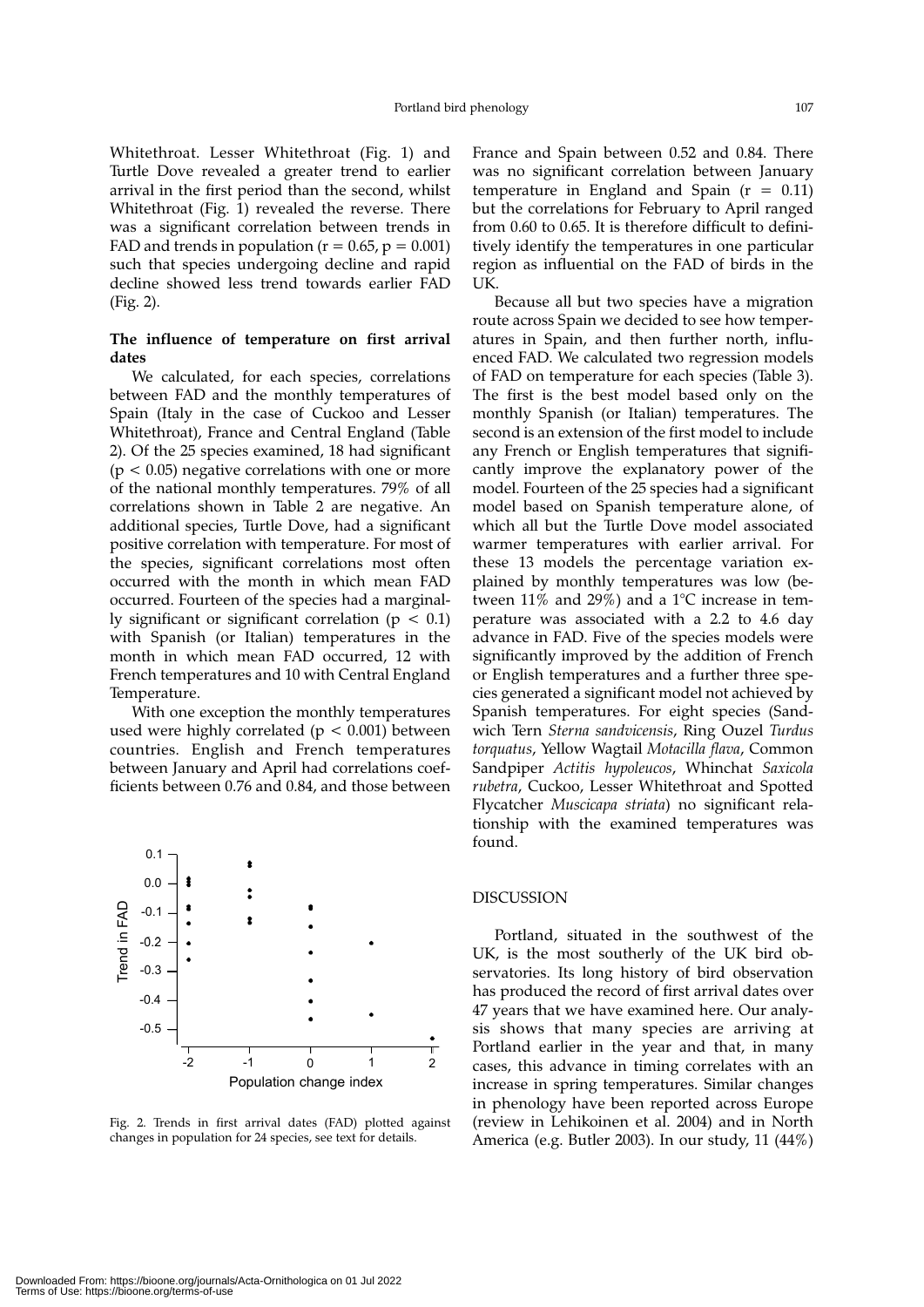|                                |                                                                                                                                                                                                                                                                    |           | Spain                                                    |                                                                                         |    |                                                    | France                                                                                                                                                                                                                                                                                                                                                                                                                                                          |                                                                                   |                                                                                                                                                                                                                                                                                                                              | 130                                                                                                                                                                                                                                                                                                                                                                                                                                                                                              |     |     |
|--------------------------------|--------------------------------------------------------------------------------------------------------------------------------------------------------------------------------------------------------------------------------------------------------------------|-----------|----------------------------------------------------------|-----------------------------------------------------------------------------------------|----|----------------------------------------------------|-----------------------------------------------------------------------------------------------------------------------------------------------------------------------------------------------------------------------------------------------------------------------------------------------------------------------------------------------------------------------------------------------------------------------------------------------------------------|-----------------------------------------------------------------------------------|------------------------------------------------------------------------------------------------------------------------------------------------------------------------------------------------------------------------------------------------------------------------------------------------------------------------------|--------------------------------------------------------------------------------------------------------------------------------------------------------------------------------------------------------------------------------------------------------------------------------------------------------------------------------------------------------------------------------------------------------------------------------------------------------------------------------------------------|-----|-----|
|                                | Ξã                                                                                                                                                                                                                                                                 | e9⊒       | ∏ar                                                      | Ąpr                                                                                     | ٩ë | e9⊒                                                | ⊼<br>⊠                                                                                                                                                                                                                                                                                                                                                                                                                                                          | Āpr                                                                               | <b>Jan</b>                                                                                                                                                                                                                                                                                                                   | 운<br>도                                                                                                                                                                                                                                                                                                                                                                                                                                                                                           | Nar | Ąpr |
| Species with mean FAD in March |                                                                                                                                                                                                                                                                    |           |                                                          |                                                                                         |    |                                                    |                                                                                                                                                                                                                                                                                                                                                                                                                                                                 |                                                                                   |                                                                                                                                                                                                                                                                                                                              |                                                                                                                                                                                                                                                                                                                                                                                                                                                                                                  |     |     |
| Oenanthe oenanthe              | 0.05                                                                                                                                                                                                                                                               | $-0.25 +$ |                                                          |                                                                                         |    |                                                    |                                                                                                                                                                                                                                                                                                                                                                                                                                                                 |                                                                                   |                                                                                                                                                                                                                                                                                                                              |                                                                                                                                                                                                                                                                                                                                                                                                                                                                                                  |     |     |
| Phylloscopus collybita         | $-0.36*$                                                                                                                                                                                                                                                           | $-0.29*$  |                                                          |                                                                                         |    |                                                    |                                                                                                                                                                                                                                                                                                                                                                                                                                                                 |                                                                                   |                                                                                                                                                                                                                                                                                                                              |                                                                                                                                                                                                                                                                                                                                                                                                                                                                                                  |     |     |
| Riparia riparia                | $-0.06$                                                                                                                                                                                                                                                            | $-0.25 +$ |                                                          |                                                                                         |    |                                                    |                                                                                                                                                                                                                                                                                                                                                                                                                                                                 |                                                                                   |                                                                                                                                                                                                                                                                                                                              |                                                                                                                                                                                                                                                                                                                                                                                                                                                                                                  |     |     |
| Sterna sandvicensis            | 0.05                                                                                                                                                                                                                                                               | $-0.05$   |                                                          |                                                                                         |    |                                                    |                                                                                                                                                                                                                                                                                                                                                                                                                                                                 |                                                                                   |                                                                                                                                                                                                                                                                                                                              |                                                                                                                                                                                                                                                                                                                                                                                                                                                                                                  |     |     |
| Hirundo rustica                | $-0.21$                                                                                                                                                                                                                                                            | $-0.13$   |                                                          |                                                                                         |    |                                                    |                                                                                                                                                                                                                                                                                                                                                                                                                                                                 |                                                                                   |                                                                                                                                                                                                                                                                                                                              |                                                                                                                                                                                                                                                                                                                                                                                                                                                                                                  |     |     |
| Turdus torquatus               | $-0.03$                                                                                                                                                                                                                                                            | 0.00      |                                                          |                                                                                         |    |                                                    |                                                                                                                                                                                                                                                                                                                                                                                                                                                                 |                                                                                   |                                                                                                                                                                                                                                                                                                                              |                                                                                                                                                                                                                                                                                                                                                                                                                                                                                                  |     |     |
| Sylvia atricapilla             | $-0.17$                                                                                                                                                                                                                                                            | $-0.15$   |                                                          |                                                                                         |    |                                                    |                                                                                                                                                                                                                                                                                                                                                                                                                                                                 |                                                                                   |                                                                                                                                                                                                                                                                                                                              |                                                                                                                                                                                                                                                                                                                                                                                                                                                                                                  |     |     |
| Phylloscopus trochilus         | $-0.20$                                                                                                                                                                                                                                                            | $-0.10$   | \$<br>\$\$\$\$ = \$Q \$ \$ \$<br>\$ \$ \$ \$ \$ \$ \$ \$ |                                                                                         |    |                                                    | * * * * ~ * * ~ * * *<br>* * * ~ ~ ~ ~ * * *<br>? ? ? ? ? ? ? ?                                                                                                                                                                                                                                                                                                                                                                                                 |                                                                                   | $\begin{array}{l} 0 & 0 & 0 & 0 & 0 \\ 0 & 0 & 0 & 0 & 0 \\ 0 & 0 & 0 & 0 & 0 \\ 0 & 0 & 0 & 0 & 0 \\ 0 & 0 & 0 & 0 & 0 \\ 0 & 0 & 0 & 0 & 0 \\ 0 & 0 & 0 & 0 & 0 \\ 0 & 0 & 0 & 0 & 0 \\ 0 & 0 & 0 & 0 & 0 \\ 0 & 0 & 0 & 0 & 0 \\ 0 & 0 & 0 & 0 & 0 \\ 0 & 0 & 0 & 0 & 0 \\ 0 & 0 & 0 & 0 & 0 \\ 0 & 0 & 0 & 0 & 0 \\ 0 &$ | $\begin{array}{l} \n 8 \stackrel{10}{\phantom{}_{\smile}} \stackrel{10}{\phantom{}_{\smile}} \stackrel{10}{\phantom{}_{\smile}} \stackrel{10}{\phantom{}_{\smile}} \stackrel{10}{\phantom{}_{\smile}} \stackrel{10}{\phantom{}_{\smile}} \stackrel{10}{\phantom{}_{\smile}} \stackrel{10}{\phantom{}_{\smile}} \stackrel{10}{\phantom{}_{\smile}} \stackrel{10}{\phantom{}_{\smile}} \stackrel{10}{\phantom{}_{\smile}} \stackrel{10}{\phantom{}_{\smile}} \stackrel{10}{\phantom{}_{\smile}} \$ |     |     |
| Species with mean FAD in April |                                                                                                                                                                                                                                                                    |           |                                                          |                                                                                         |    |                                                    |                                                                                                                                                                                                                                                                                                                                                                                                                                                                 |                                                                                   |                                                                                                                                                                                                                                                                                                                              |                                                                                                                                                                                                                                                                                                                                                                                                                                                                                                  |     |     |
| Phoenicurus phoenicurus        | $-0.19$                                                                                                                                                                                                                                                            | $-0.10$   |                                                          |                                                                                         |    |                                                    |                                                                                                                                                                                                                                                                                                                                                                                                                                                                 |                                                                                   |                                                                                                                                                                                                                                                                                                                              |                                                                                                                                                                                                                                                                                                                                                                                                                                                                                                  |     |     |
| Anthus trivialis               |                                                                                                                                                                                                                                                                    | $-0.34*$  |                                                          |                                                                                         |    |                                                    |                                                                                                                                                                                                                                                                                                                                                                                                                                                                 |                                                                                   |                                                                                                                                                                                                                                                                                                                              |                                                                                                                                                                                                                                                                                                                                                                                                                                                                                                  |     |     |
| Motacilla flava                |                                                                                                                                                                                                                                                                    | $-0.06$   |                                                          |                                                                                         |    |                                                    |                                                                                                                                                                                                                                                                                                                                                                                                                                                                 |                                                                                   |                                                                                                                                                                                                                                                                                                                              |                                                                                                                                                                                                                                                                                                                                                                                                                                                                                                  |     |     |
| Delichion urbica               | $8288$<br>$9999$                                                                                                                                                                                                                                                   | $-0.28 +$ | ႜႅၞၷၞဵၑၜၟၛၟၣၛၟႜၛၛၟၛၟႜၣၜၜၟၟၯၟၯၟၯ<br>ၟၣၛၟၣၛၟၣၣၣၣၣၣၣၣၣၣၣၣ   | \$\\$&\$\$@&\$@\$@\$@\$\$\$\$?<br>\$\\$@\$\$@&\$@\$@\$@\$\$\$\$<br>\$\$@\$\$@\$\$@\$@\$ |    | ڥ ؿٙ<br>؋ ؿٙ؋ ؿٙ ؾڔ ؋ ؋؋؋؋؋؋؋؋؋؋؋؋<br>؋؋؋؋؋؋؋؋؋؋؋؋ | $\begin{array}{l} \mathfrak{F}, \mathfrak{F} \vdash \mathfrak{F}, \mathfrak{F} \vdash \mathfrak{F}, \mathfrak{F} \vdash \mathfrak{F}, \mathfrak{H} \otimes \mathfrak{F}, \mathfrak{F} \vdash \mathfrak{F}, \mathfrak{F} \vdash \mathfrak{F}, \mathfrak{F} \vdash \mathfrak{F}, \mathfrak{F} \vdash \mathfrak{F}, \mathfrak{F} \vdash \mathfrak{F}, \mathfrak{F} \vdash \mathfrak{F}, \mathfrak{F} \vdash \mathfrak{F}, \mathfrak{F} \vdash \mathfrak{F}, \math$ | စ္ပ်ံ<br>စီတီအဆင့် အိုင်းမြစ်ပါး ချင်းနှင့် အခင်း<br>စီဝီဝီဝီဝီဝီဝီဝီဝီဝီဝီဝီဝီဝီ | ゚゚゚゠ゟ゙゙ゕ゚ゖゖヹヮゖヸゟヹ゚ゖゖゖゖゖ<br>ゖ゙ゟゕ゙ゖゖヹゖヹゖヸゖ゚ゖゖゖゖゖゖゖ<br>゙゚ゖゖゖゖゖゖゖゖゖゖゖゖゖゖゖ                                                                                                                                                                                                                                                        | .<br>8 8 9 9 9 9 9 9 9 9 9 9 9 9 9 9 9 9<br>9 9 9 9 9 9 9 9 9 9 9 9 9 9 9 9 9                                                                                                                                                                                                                                                                                                                                                                                                                    |     |     |
| Locustella naevia              |                                                                                                                                                                                                                                                                    | $-0.16$   |                                                          |                                                                                         |    |                                                    |                                                                                                                                                                                                                                                                                                                                                                                                                                                                 |                                                                                   |                                                                                                                                                                                                                                                                                                                              |                                                                                                                                                                                                                                                                                                                                                                                                                                                                                                  |     |     |
| Actitis hypoleucos             | $0.78 + 0.28 + 0.28 + 0.28 + 0.28 + 0.28 + 0.28 + 0.28 + 0.28 + 0.28 + 0.28 + 0.28 + 0.28 + 0.28 + 0.28 + 0.28 + 0.28 + 0.28 + 0.28 + 0.28 + 0.28 + 0.28 + 0.28 + 0.28 + 0.28 + 0.28 + 0.28 + 0.28 + 0.28 + 0.28 + 0.28 + 0.28 + 0.28 + 0.28 + 0.28 + 0.28 + 0.28$ | $-0.16$   |                                                          |                                                                                         |    |                                                    |                                                                                                                                                                                                                                                                                                                                                                                                                                                                 |                                                                                   |                                                                                                                                                                                                                                                                                                                              |                                                                                                                                                                                                                                                                                                                                                                                                                                                                                                  |     |     |
| Sylvia communis                |                                                                                                                                                                                                                                                                    | $-0.12$   |                                                          |                                                                                         |    |                                                    |                                                                                                                                                                                                                                                                                                                                                                                                                                                                 |                                                                                   |                                                                                                                                                                                                                                                                                                                              |                                                                                                                                                                                                                                                                                                                                                                                                                                                                                                  |     |     |
| Acrocephalus schoenbaenus      |                                                                                                                                                                                                                                                                    | $-0.27 +$ |                                                          |                                                                                         |    |                                                    |                                                                                                                                                                                                                                                                                                                                                                                                                                                                 |                                                                                   |                                                                                                                                                                                                                                                                                                                              |                                                                                                                                                                                                                                                                                                                                                                                                                                                                                                  |     |     |
| Saxicola rubetra               | $-0.06$                                                                                                                                                                                                                                                            | $-0.23$   |                                                          |                                                                                         |    |                                                    |                                                                                                                                                                                                                                                                                                                                                                                                                                                                 |                                                                                   |                                                                                                                                                                                                                                                                                                                              |                                                                                                                                                                                                                                                                                                                                                                                                                                                                                                  |     |     |
| Ficedula hypoleuca             | $-0.22$                                                                                                                                                                                                                                                            | $-0.35*$  |                                                          |                                                                                         |    |                                                    |                                                                                                                                                                                                                                                                                                                                                                                                                                                                 |                                                                                   |                                                                                                                                                                                                                                                                                                                              |                                                                                                                                                                                                                                                                                                                                                                                                                                                                                                  |     |     |
| Cuculus canorus                | $\begin{array}{c} 0.02 \\ 0.09 \end{array}$                                                                                                                                                                                                                        | 0.10      |                                                          |                                                                                         |    |                                                    |                                                                                                                                                                                                                                                                                                                                                                                                                                                                 |                                                                                   |                                                                                                                                                                                                                                                                                                                              |                                                                                                                                                                                                                                                                                                                                                                                                                                                                                                  |     |     |
| Sylvia borin                   |                                                                                                                                                                                                                                                                    | 0.04      |                                                          |                                                                                         |    |                                                    |                                                                                                                                                                                                                                                                                                                                                                                                                                                                 |                                                                                   |                                                                                                                                                                                                                                                                                                                              |                                                                                                                                                                                                                                                                                                                                                                                                                                                                                                  |     |     |
| Streptopelia turtur            | 0.21                                                                                                                                                                                                                                                               | 0.03      |                                                          |                                                                                         |    |                                                    |                                                                                                                                                                                                                                                                                                                                                                                                                                                                 |                                                                                   |                                                                                                                                                                                                                                                                                                                              |                                                                                                                                                                                                                                                                                                                                                                                                                                                                                                  |     |     |
| Apus apus                      | $-0.03$                                                                                                                                                                                                                                                            | 0.02      |                                                          |                                                                                         |    |                                                    |                                                                                                                                                                                                                                                                                                                                                                                                                                                                 |                                                                                   |                                                                                                                                                                                                                                                                                                                              |                                                                                                                                                                                                                                                                                                                                                                                                                                                                                                  |     |     |
| Sylvia curruca                 | 0.03                                                                                                                                                                                                                                                               | 0.06      |                                                          |                                                                                         |    |                                                    |                                                                                                                                                                                                                                                                                                                                                                                                                                                                 |                                                                                   |                                                                                                                                                                                                                                                                                                                              |                                                                                                                                                                                                                                                                                                                                                                                                                                                                                                  |     |     |
| Falco subutteo                 | $0.12$<br>$0.07$                                                                                                                                                                                                                                                   | 0.50      |                                                          |                                                                                         |    |                                                    |                                                                                                                                                                                                                                                                                                                                                                                                                                                                 |                                                                                   |                                                                                                                                                                                                                                                                                                                              |                                                                                                                                                                                                                                                                                                                                                                                                                                                                                                  |     |     |
| Muscicapa striata              |                                                                                                                                                                                                                                                                    |           |                                                          |                                                                                         |    |                                                    |                                                                                                                                                                                                                                                                                                                                                                                                                                                                 |                                                                                   |                                                                                                                                                                                                                                                                                                                              |                                                                                                                                                                                                                                                                                                                                                                                                                                                                                                  |     |     |

108 P. J. Croxton et al.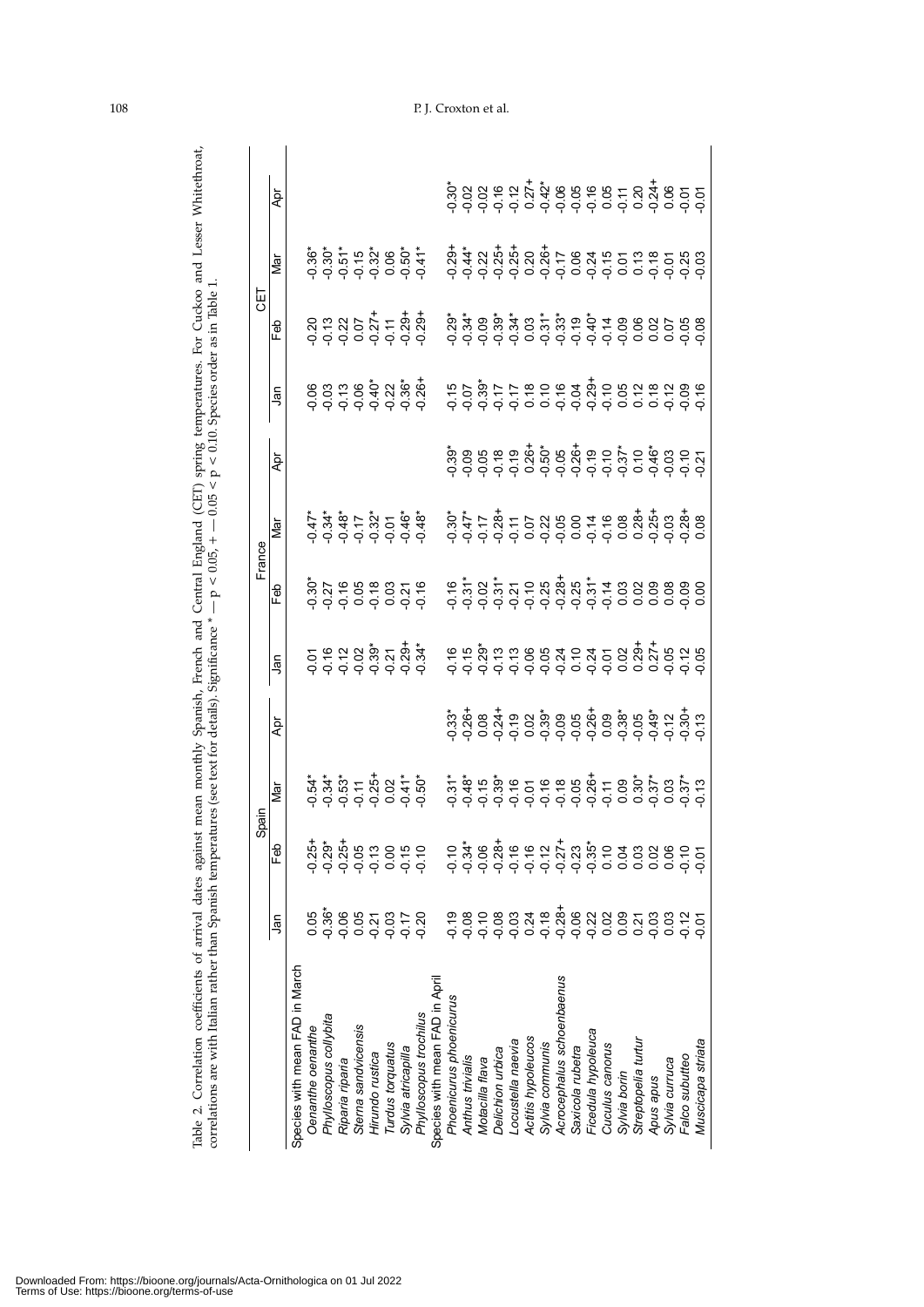species arrived significantly earlier; a figure highly compatible with the summary of Lehikoinen et al. (2004). Unlike other studies (e.g. Tryjanowski et al. 2002, Sparks et al. 2005) the variability in bird arrivals did not appear to be greater in earlier arriving species. The reasons for this are unclear. One possible explanation is that early species may skim the southern coastline of the UK (or even return to France) without penetrating the interior if conditions are not yet suitable. Thus, arrival dates may be more consistent that those from the interior of land masses.

The rate of change in FAD varied between species, for example the advance was almost significantly greater in species whose mean date occurred in March than those whose mean date occurred in April. Both martins (Fig. 1) showed a steady advance in FAD, whilst Swift (Fig. 1) showed little in the way of change. In other studies later arrival species have typically shown less variability in arrival date (e.g. Tryjanowski et al. 2002) which may reflect reduced phenological plasticity and thus less opportunity to adapt or select towards earlier arrival. Population expansion or contraction could affect first arrival dates (Sparks et al. 2001), principally through reduced likelihood of (and hence later) observation in declining populations. This was confirmed by Tryjanowski et al. (2005) and in the data set presented here. Thus, declines in species such as Common Sandpiper, Whitethroat and Turtle Dove may mask changes in their phenology (see Table 1). Given the general decline in European bird populations the trends in FAD in Table 1 may be an underestimate of the true change.

We arbitrarily divided the long series into two approximately equal parts to examine for change in each half, suspecting that change may have been greater in the second half. This was not the case. Had our primary interest been in looking for turning points in the arrival phenology of migrants any fixed division would have been be sub-optimal since such changes will inevitably be species specific. Long data series such as these might be better examined for abrupt changes in phenology using the change point technique reported by Dose & Menzel (2004).

The recently milder winters and springs have been associated with the earlier arrival of many of the species we have examined. These conditions also appear to be associated with an increased incidence in the overwintering of both Blackcap and Chiffchaff and may well be

Table 3. Regression models of first arrival date (FAD) on mean monthly Spanish temperatures from January to April (coded J, F, M and A), and an indication of whether these models can be improved by adding French (subscript Fr) or English (subscript CET) temperatures. For each regression model the variables included (or added) are indicated, together with the variation explained by the regression model  $(R^2)$ , and the overall model significance (p). The combined coefficient indicates the change in FAD associated with a 1° C increase in the variables included in the model. Eight species for which no significant model could be constructed are omitted, see text for details. Species order as in Table  $1. + -$  no significant model,  $\ddagger$   $-$  no significant improvement to model.

|                           |          |       | Model on Spanish temperature |         |             | Extended model to include French<br>and English temperature |       |   |       |             |  |
|---------------------------|----------|-------|------------------------------|---------|-------------|-------------------------------------------------------------|-------|---|-------|-------------|--|
|                           | Month(s) |       |                              |         | Combined    | Month(s)                                                    |       |   |       | Combined    |  |
|                           | Included | $R^2$ |                              | p       | coefficient | added                                                       | $R^2$ |   | р     | coefficient |  |
| Oenanthe oenanthe         | М        | 29.2  |                              | 0.000   | $-2.35$     |                                                             |       | ŧ |       |             |  |
| Phylloscopus collybita    | J, M     | 22.9  |                              | 0.003   | $-4.33$     |                                                             |       |   |       |             |  |
| Riparia riparia           | М        | 27.7  |                              | < 0.001 | $-4.60$     |                                                             |       | ŧ |       |             |  |
| Hirundo rustica           |          |       |                              |         |             | $J_{CET}$                                                   | 15.9  |   | 0.005 | $-1.73$     |  |
| Sylvia atricapilla        | М        | 16.8  |                              | 0.004   | $-3.30$     | $J_{CET}$ , $M_{CET}$                                       | 32.9  |   | 0.001 | $-4.86$     |  |
| Phylloscopus trochilus    | М        | 24.7  |                              | 0.000   | $-2.21$     | $J_{\mathsf{Fr}}$                                           | 33.2  |   | 0.000 | $-3.00$     |  |
| Phoenicurus phoenicurus   | A        | 10.6  |                              | 0.026   | $-2.40$     |                                                             |       | ŧ |       |             |  |
| Anthus trivialis          | м        | 23.4  |                              | 0.001   | $-2.62$     |                                                             |       | ŧ |       |             |  |
| Delichion urbica          | м        | 15.2  |                              | 0.007   | $-2.70$     | $F_{\texttt{CET}}$                                          | 22.0  |   | 0.004 | $-3.14$     |  |
| Locustella naevia         |          |       |                              |         |             | $F_{CET}$                                                   | 11.6  |   | 0.019 | $-1.00$     |  |
| Sylvia communis           | A        | 15.5  |                              | 0.006   | $-2.34$     | $A_{Fr}$                                                    | 25.1  |   | 0.002 | $-3.01$     |  |
| Acrocephalus schoenbaenus |          |       |                              |         |             | $F_{CET}$                                                   | 11.0  |   | 0.022 | $-1.17$     |  |
| Ficedula hypoleuca        | F        | 12.2  |                              | 0.019   | $-2.70$     | $F_{CET}$                                                   | 17.3  |   | 0.018 | $-2.65$     |  |
| Sylvia borin              | A        | 14.2  |                              | 0.010   | $-2.46$     |                                                             |       | ŧ |       |             |  |
| Streptopelia turtur       | М        | 9.2   |                              | 0.038   | 1.90        |                                                             |       |   |       |             |  |
| Apus apus                 | A        | 24.3  |                              | 0.000   | $-3.22$     |                                                             |       |   |       |             |  |
| Falco subutteo            | М        | 13.4  |                              | 0.019   | $-4.00$     |                                                             |       |   |       |             |  |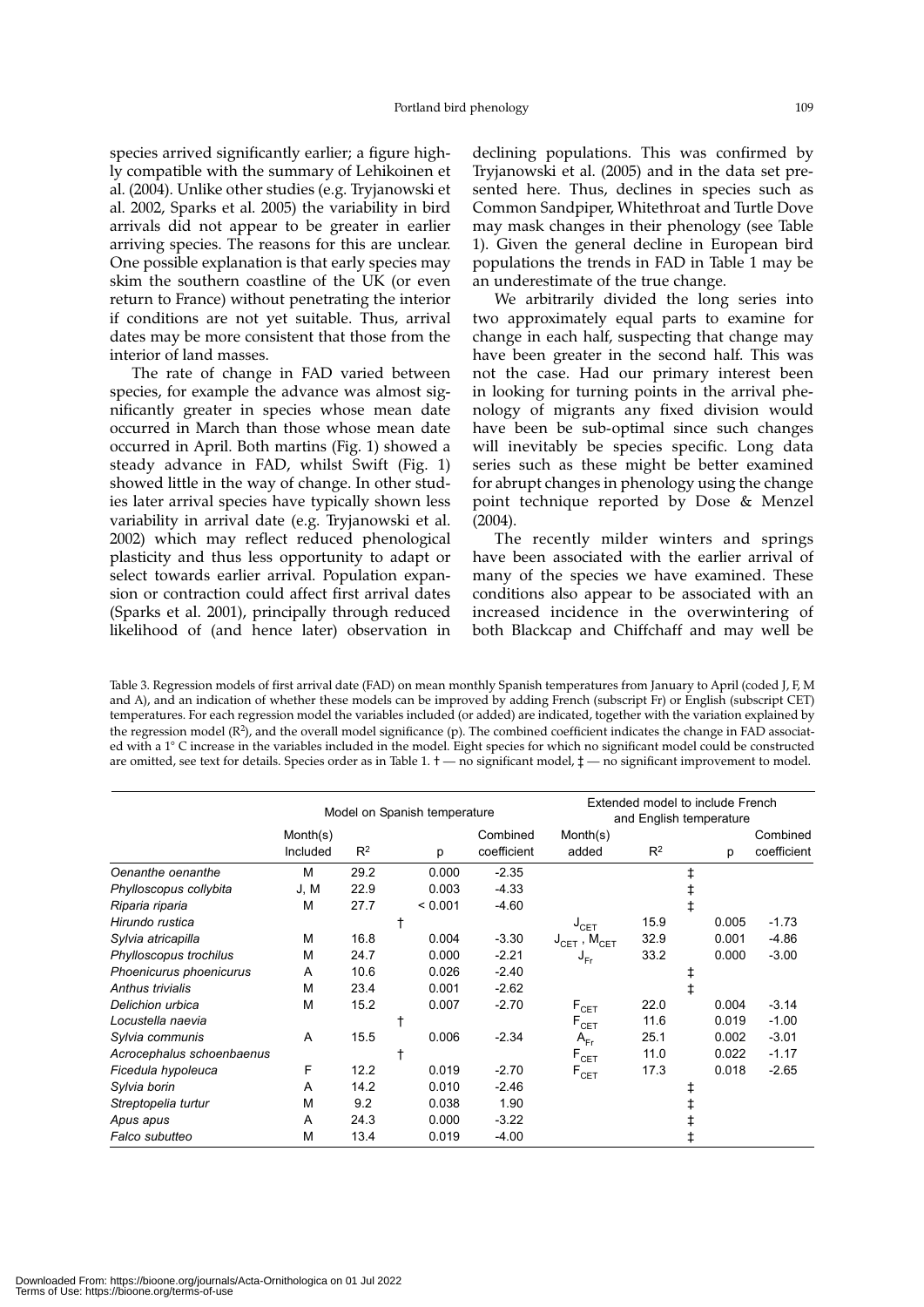encouraging winter vagrant records of other migrants. Temperatures across Europe are correlated at the monthly scale and it is to be expected that warmer migration route temperatures would encourage earlier arrival in the UK through 1) earlier vegetation development 2) earlier insect appearance and 3) southerly tail winds and hence faster migration (Huin & Sparks 1998, 2000, Hüppop & Winkel 2006). Some bird species examined here, e.g. Pied Flycatcher, correlate with temperatures well before their arrival. In these circumstances we assume that early warmth is necessary to encourage early plant and invertebrate development. It is no great surprise that the UK temperatures used here were not as correlated with FAD as those from further south. Portland is on the south coast of Britain and birds arriving here will not have crossed any part of the UK mainland. The majority of UK species use the western flyway up through Spain (Wernham et al. 2002) and so it is appropriate to examine FAD in Portland with temperatures in Spain, and further north in France. The results we have shown here (Tables 2, 3) show clear associations between FAD and temperatures for more than half the species examined. However, explanatory power in these temperature models is low, generally less than 30%. Reasons for this may include the (unexamined) influence of environmental conditions over the (usually greater) African portion of their migration journey, the rather crude nature of monthly temperature data for birds that can cover several hundred kilometres each day, an inexact knowledge on the exact migration route of the species and the possibility that the route may vary from year to year (Huin & Sparks 1998). Explanatory power in our results is generally lower than those reported by Ahola et al. (2004). However they analysed median arrival dates, which have been shown (Sparks et al. 2005) to be less variable than FADs, and from a time series of shorter duration.

Our study has confirmed 1) earlier arrival, 2) a temperature response in arrivals, 3) a response to temperatures along the European part of the migration route, 4) an influence of population change on trend in first arrival, and, partly, 5) greater trends in earlier arriving species. It does not, however, confirm greater variability in earlier arriving species and greater change in more recent years. The reasons for the latter two are unclear, but the influence of population changes in change on FAD, as we have confirmed, should not be ignored.

Differential phenological change in migrants could affect species in a number of ways. Those species demonstrating phenological plasticity are likely to be the more adaptable species better able to cope with varying climatic conditions and benefiting from earlier arrival (Kokko 1999, Visser et al. 2004) and hence presumably earlier breeding. For eight of the species examined here no significant relationship with examined temperature variables could be found. Birds that do not display phenological plasticity may be unable to synchronise arrival (and breeding) with invertebrate availability and may be unable to successfully adapt to changing climatic conditions (Visser et al. 2004, Both et al. 2006). In our study we show a clear relationship between population change and change in arrival phenology. We have assumed that this is a consequence of reduced likelihood of observing species as populations decrease. But an alternative hypothesis could be that species that show little phenological plasticity have, in consequence, undergone population declines. Which is the chicken and which is the egg (which is cause and which is effect)? An examination of data from sites able to provide both mean migration times and population change estimates for many species could answer this question. Although, so far, there have only been modest increases in temperature the effects on migrant phenology are already clear. The task of understanding the consequences of a changed phenology is now becoming increasingly urgent.

#### ACKNOWLEDGEMENTS

We thank all those who observations are summarised here.

#### REFERENCES

- Ahola M., Laaksonen T., Sippola K., Eeva T., Rainio K., Lehikoinen E. 2004. Variation in climate warming along the migration route uncouples arrival and breeding dates. Global Change Biol. 10: 1610–1617.
- Baillie S. R., Marchant J. H., Crick H. Q. P., Noble D. G., Balmer D. E., Coombes R. H., Downie I. S., Freeman S. N., Joys A. C., Leech D. I., Raven M. J., Robinson R. A., Thewlis R. M. 2006. Breeding Birds in the Wider Countryside: their conservation status 2005. BTO Research Report No. 435. BTO, Thetford. (http://www.bto.org/birdtrends).
- Both C., Bouwhuis S., Lessells C. M., Visser M. E. 2006. Climate change and population declines in a long-distance migratory bird. Nature 44: 81–83.
- Butler C. J. 2003. The disproportionate effect of global warming on the arrival dates of short-distance migratory birds in North America. Ibis 145: 484–495.